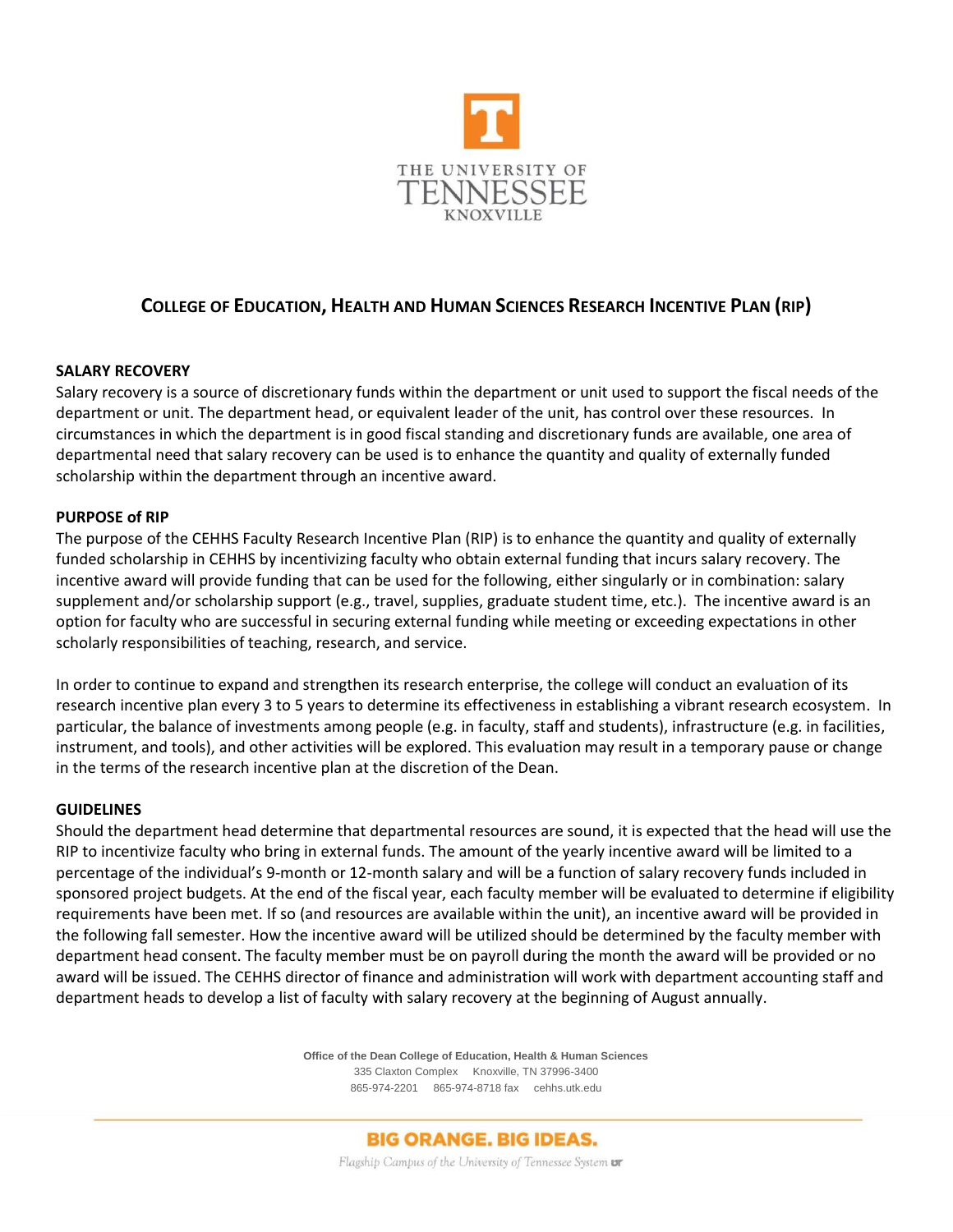The following regular full-time faculty are considered eligible based upon their faculty classification:

- o assistant, associate and full professor
- o clinical assistant, associate and full professor
- o assistant, associate and full professor of practice
- o lecturer, senior and distinguished lecturer

\*instructors and adjunct faculty are not eligible for the RIP

The incentive award is determined on the basis of the following criteria:

- Faculty must recover a minimum of 5% of academic year salary during the fiscal year prior to becoming eligible for an incentive award. This 5% will be retained by the department. Maximum total award to the faculty is set at 20% of base salary, which is based on the Office of Research and Engagement Policy. From the maximum total award available to faculty, department heads will determine the amount of the incentive award possible, given the fiscal standing of the department. It is encouraged if the fiscal standing of the department is such that the maximum total amount available to faculty is not possible, the percentage in reduction of the award is equitable across all eligible faculty.
- For 9-month faculty, summer salary is not eligible. RIP will only be calculated on academic year effort.
- These funds are administered at the discretion of the dean, director, or department head, depending on who is the leader of the unit to which the faculty member belongs.
- The faculty member has met or exceeds expectations in the categories of teaching, research, and scholarship as determined by the unit. Evidence of meeting this criterion is the annual faculty evaluation, completed by the immediate supervisor.

### **OTHER GUIDANCE**

- RIP is only eligible on base-budget salary where salary is provided from sponsored projects (Matching funds are not included in any calculations and are ineligible for RIP). Faculty who are 100% soft/grant funded are not eligible for this plan.
- Faculty members may request that all, or a portion, of the incentive award be transferred to a personal research support fund. Expenses to this research support fund must follow UT fiscal policy.
- As stated, payments will only be made after all college, center, and/or department annual obligations have been met.
- Incentive awards will be made each fall, for salary recovery earned in the previous fiscal year. The incentive award must be used in the fiscal year in which it is dispersed, as no carry over will occur.
- Salary recovery percentages are estimates at proposal phase. The actual dollar amount charged/expended from the sponsored project budget is the amount the incentive award is calculated from.
- ORNL joint salary is not considered salary recovery.
- When the finalized annual faculty evaluation is completed by the provost; if it indicates less than meets expectations in the categories of teaching, research, and scholarship; and if the incentive award has already been dispersed to the faculty member; the faculty member will be ineligible for an incentive award during the next fiscal year.
- Course buyouts are subtracted from total salary recovery to determine the incentive award.

The following illustrates an example calculation:

For a faculty member with a \$100K salary for 9 months and three funded research projects with the following expenditures for a fiscal year.

| <b>Example RIP Award Calculation:</b> |          |                     |                 |                |              |  |  |  |  |
|---------------------------------------|----------|---------------------|-----------------|----------------|--------------|--|--|--|--|
|                                       |          |                     |                 | % allowed up   | Incentive    |  |  |  |  |
|                                       |          | <b>Faculty Time</b> | <b>Recovery</b> | to 20% total   | Award        |  |  |  |  |
|                                       | Salary   | 10%                 | \$10,000        | 5%             | \$5,000 (5%) |  |  |  |  |
| Project 1:                            | Recovery |                     |                 |                |              |  |  |  |  |
|                                       |          |                     |                 | Reduced to     |              |  |  |  |  |
|                                       | Salary   |                     |                 | 5% due to cost |              |  |  |  |  |
| Project 2:                            | Recovery | 15%                 | \$15,000        | share          |              |  |  |  |  |